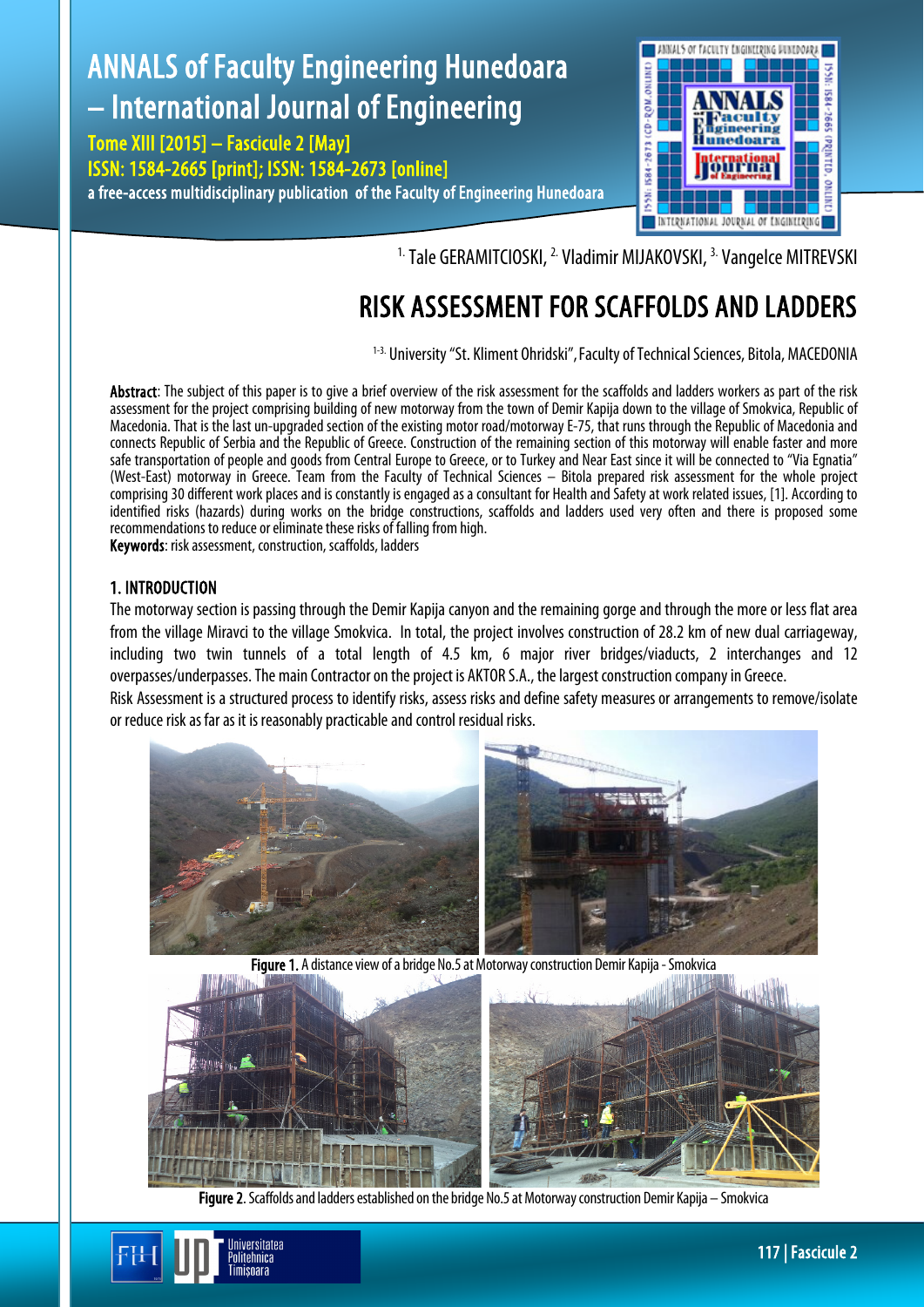This is confirmed by the fact that the in 2011, 786 serious accidents at work and 16 fatal accidents are registered by the State Labor Inspectorate [7], while by the Institute for Public Health 1520 serious accidents are registered, [7]. In the annual report for accidents at work for 2011 by Macedonian Occupational Safety and Health Association were registered 79 serious and 44 fatal accidents at work, [7]. In the R. Macedonia, in 2012, the total number of accidents at work was 161 from which there were 116 serious accidents that resulted in more than three days of absence from work and 45 fatal accidents at work, [7],where the falling from the scaffolds produced 13 fatal accidents. For that reasons, the scaffolds m ust be threated separately, with the special risk assessment. There are different types of scaffolds like: stationary wooden or metallic scaffolds, mobile wooden or metallic scaffolds and suspended scaffolds. The selection of the appropriate type of scaffold to be used depends on the nature of the work, the activity itself and the height at which it is going to be executed. Usually for outdoor work at height of4m andabove, stationary scaffolds are used and for work height below 3,5 m indoors or outdoors mobile scaffolds. Usage of wooden scaffolds for work at height above 6m is not allowed. For the buildings such as bridges (Figure 1, 2), i.e. pillars, usually is practiced the usage of set of scaffoldings (Figure 2) to perform assembled steel construction. Working on the scaffoldings without proper measures result most often with fatal accidents, therefore the standard protection and working procedures of safety are essential of preventing accidents with death such as falling from heights.

#### 2. THE RISK ASSESSMENT METHODOLOGY

The Risk Assessment methodology presented in this paper is comprised of four levels, [2, 3].

#### Hazard identification

At the first level, for each construction activity, a method statement has to be developed. Based on the method statement potential hazards are identified.

#### Risk assessment

After having identified the hazards we calculate the risk per hazard. This calculation can be a qualitative or quantitative or both, if practicable. It is proposed that the occupational risk assessment is calculated qualitative, but without excluding other forms of similar competence. According to the Risk Assessment methodology each activity is broken down to tasks, it considers the hazards associated with each task and assesses the risk by assessing the likelihood of an event of a particular severity to occur and multiplies this likelihood with the corresponding severity (see sample risk assessment in the next page). Always the worst case scenario is considered. The Severity is specified qualitatively by setting classification criteria which determine how serious the impact of a hazard is. Severity is rated into five levels as shown in Table 1.The assessment of the likelihood of a risk is made by using Table 2.

| <b>TADIC 1.</b> BOULD JEVELITY |              |                                                                                                                                    |  |  |  |  |
|--------------------------------|--------------|------------------------------------------------------------------------------------------------------------------------------------|--|--|--|--|
| Rating                         |              | <b>Severity</b>                                                                                                                    |  |  |  |  |
|                                | Trivial      | Trivial, minor first aid treatment. Back to work same day                                                                          |  |  |  |  |
|                                | Minor        | Minor woods, first aid treatment. Back to work within three days from incident                                                     |  |  |  |  |
|                                | Moderate     | First aid treatment. Hospital treatment. Back to work after 3 days from incident. No operation                                     |  |  |  |  |
|                                | <b>Maior</b> | Hospital treatment. Operation is required. Back to work after 60 days from incident or requirement for changing post due to injury |  |  |  |  |
|                                | Severe       | Change work, Death                                                                                                                 |  |  |  |  |
| Tahla 2 Rating Likelihood      |              |                                                                                                                                    |  |  |  |  |

Table 1. Pating Severity

| <b>TUBIC 2:</b> RUGHTY ENCHITOOU |                |                                           |  |  |  |
|----------------------------------|----------------|-------------------------------------------|--|--|--|
| <b>Rating</b>                    |                | <b>Likelihood</b>                         |  |  |  |
|                                  | Almost zero    | Impossible or almost impossible to happen |  |  |  |
|                                  | Low            | The likelihood is very low                |  |  |  |
|                                  | Possible       | It is possible to happen                  |  |  |  |
|                                  | Hiah           | It is very likely to happen               |  |  |  |
|                                  | Almost certain | It is almost certain or certain           |  |  |  |

 $RISK = SEVERITY \times LIKELIHOOD$ 

#### Table 3. Rating Risk Summary (see table 4)

| <b>Assessment</b>                                                                                                                                | <b>Risk</b>     | Rating<br>(Quantification) |
|--------------------------------------------------------------------------------------------------------------------------------------------------|-----------------|----------------------------|
| Acceptable risk. No additional safety measures required.                                                                                         | <b>Trivial</b>  | 1 (1-2)                    |
| Acceptable risk. No additional safety measures required apart.<br>A more close supervision and safety measures implementation might be required. | Minor           | $2(3-5)$                   |
| Not acceptable risk. Action is required. Measures should be fully<br>implemented within a month.                                                 | <b>Moderate</b> | $3(6-8)$                   |
| Not acceptable risk. Action is required. Measures should be fully<br>implemented within a week.                                                  | <b>Maior</b>    | $4(9-14)$                  |
| Not acceptable risk. Action is required. Works must be stopped<br>Immediately Measures should be fully implemented immediately.                  | <b>Severe</b>   | $5(15-25)$                 |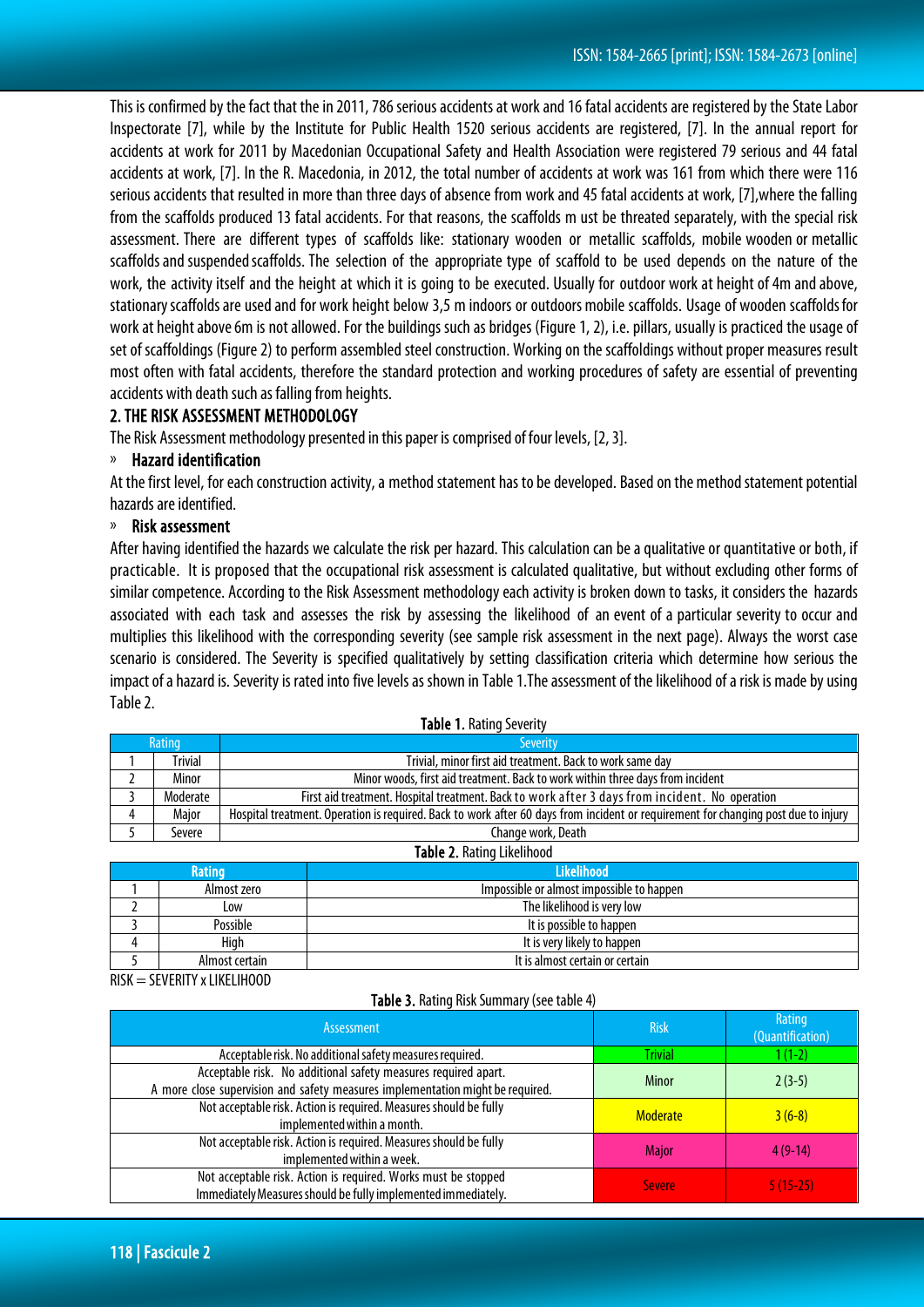Table 3 is the Risk Matrix which incorporates the criteria for assessing the severity and the likelihood, and is an effective tool for assessing and presenting the risk that can be understood at all levels.

| $Risk = Likelihood X$ Severity |                |  | Severity       |              |          |              |        |
|--------------------------------|----------------|--|----------------|--------------|----------|--------------|--------|
|                                |                |  | <b>Trivial</b> | <b>Minor</b> | Moderate | <b>Maior</b> | Severe |
|                                |                |  |                |              |          |              |        |
| Likelihood                     | Almost zero    |  |                |              |          |              |        |
|                                | Low            |  |                |              |          |              |        |
|                                | Possible       |  |                |              |          |              |        |
|                                | Hiah           |  |                |              |          |              |        |
|                                | Almost certain |  |                |              |          | 47           |        |

Table 4. Risk classification

#### » Safety measures evaluation

Completing a risk assessment with safety measures proposed, it is expected that the residual risk is trivial or minor. If this is not the case, then further measures are proposed.

#### Safety measures revaluation – revision

The final stage of the Risk Assessment is about revaluating and revising the assessment depending on the nature of the Hazards and the various changes in the method statements.

#### 3. RISK ASSESSMENT FOR THE SCAFFOLDS AND LADDERS

## A. SCAFFOLDS

## A1) Before assembling

AKTOR SA discipline engineer responsible for scaffolds has to:

- » Ensure that the scaffold supplier has provided all necessary information concerning safety instructions for design and erection.
- » Verify that the type of scaffold selected is appropriate for the specific work to be performed.
- » Ensure that the scaffold is accompanied by all the necessary quality certificates, manuals providing information about assembly/dismantling etc.
- » Check and ensure that the required quantities of elements are available on site to erect a complete scaffold and all are good condition.
- » If it is a standard type (approved type} scaffold, follow the instructions of the manufacture to erect.
- » If the scaffold is not a standard type then calculate the structure. Make the calculation and ensure they are followed precisely.
- $\bullet$  Ensure the stability of the scaffold
- » Ensure the safe access to the scaffold.
- » Check and verify before safety of the scaffold before use.
- » Foremen are informed in details about:
	- $\equiv$  The purpose for which the scaffolds is erected
	- $\equiv$  The location of erection point
- » The materials to be used for its construction
- $\ast$  The number of stages required
- $\bullet$  The suitability of the ground; any arrangements needed
- » Where and how the scaffold has to be anchored
- » The safe access and egress on the scaffold during erection, use and disassembly

## A2) Assembling

During erection of the scaffold the foreman in cooperation ensures that:

- » The workers assembling the scaffold are trained and experienced and use the suitable
- » Personal Protective Equipment required.
- » Mobile scaffolds are secured against overturning and accidental dislocation. The scaffold brakes must be used and their good operating condition must be ensured.
- » The scaffold is put up on stable and even ground.
- » Stationary scaffolds are secured against horizontal shifting.
- » The scaffold is not used before assembly is completed.
- » Supervision during erection andimplementation of instructions and calculations.

#### A3) Work on scaffolds

The engineers and foremen supervise works on scaffolds at all times and regular inspections are carried out in cooperation with the HSS Officer ensuring that: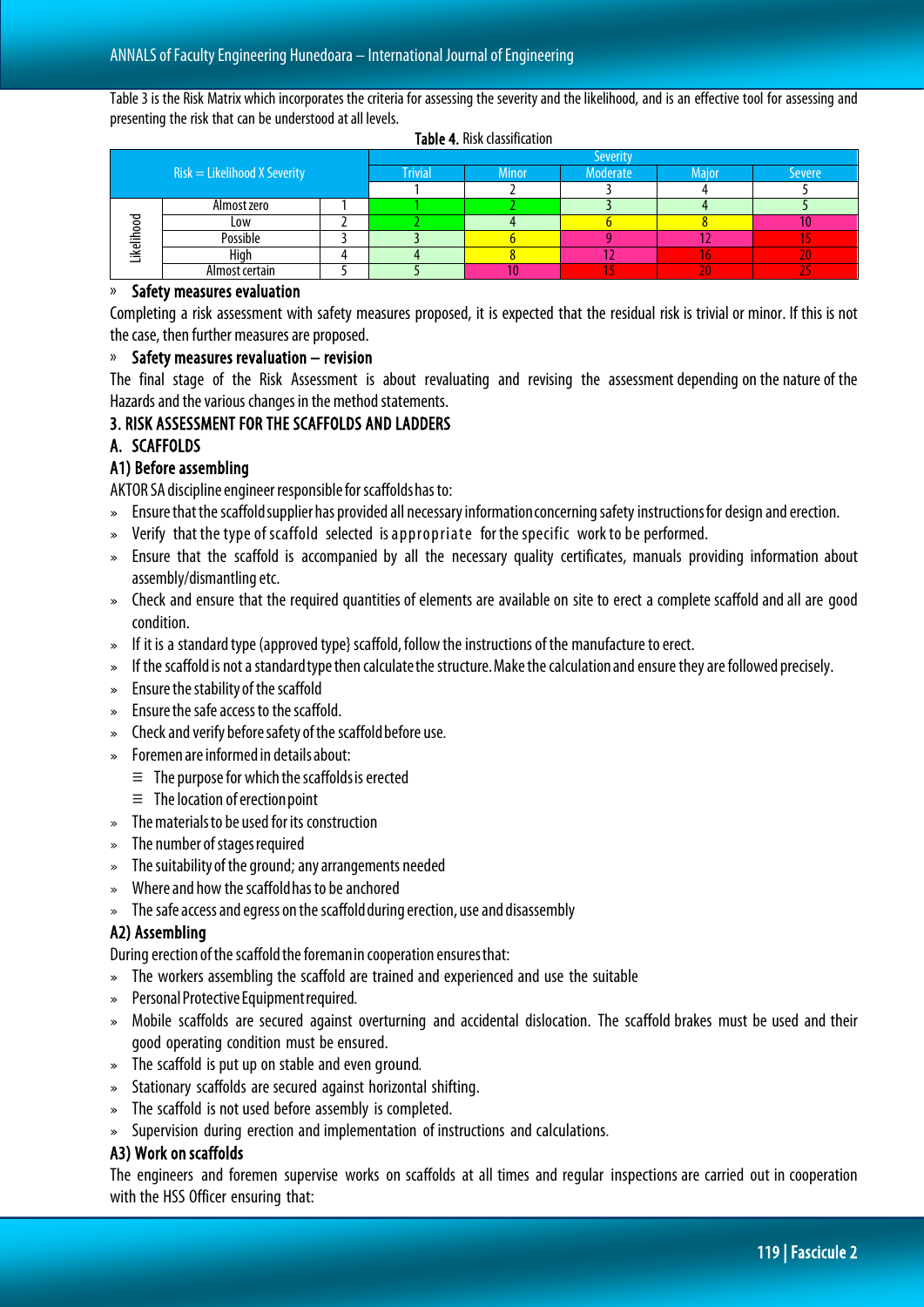- » Any other equipment used during civil works construction (electricity generators, mixers etc.) must be located at a place which does not interfere with the stability of scaffolds.
- » Workers use at all times the suitable Personal Protective Equipment according to the specific work activity.
- » Scaffolds must not be used for storing materials or equipment.
- » Loads on scaffolds will be evenly distributed to avoid disturbing of its stability.
- » Safe access and egress on scaffolds is available.
- » No work activities are performed with adverse weather conditions when working outdoors.
- » Scaffolds are fully boarded.
- » Full fall protection is provided.

## A4) Dismantling

During scaffold dismantling the foremen have to make sure that:

- » No works are performed on the scaffold.
- » Trained and experienced workers are employed for this work.
- » Dismantling of the scaffold is done according to the supplier's/manufacturer's instructions.

Table 5. Recognizing the dangers and hazards and risk assessment at work – Activity / operation:

Worker on static or mobile scaffold, worker that uses ladders embankment (Risk severity H)

| Health & Safety (HS)<br>and Environmental<br>(E) risks                                                                                                   | <b>Protective Measures</b>                                                                                                                                                                                                                                                                                                                                                                                                                                                                                                                                                                                                                                                                                                                                                                                                                                                                                                                                                                                                                                                                                                                                                                                                                                                                                                                                                                                                                                                                                                                                  | Technical or Organizational Measures for the Control of the<br><b>Remaining Risk</b>                                                                                                                                                                                                                                                                                                                                                                                                                                                                                                                                                                                                                                                                                                                                                                                                                  |  |
|----------------------------------------------------------------------------------------------------------------------------------------------------------|-------------------------------------------------------------------------------------------------------------------------------------------------------------------------------------------------------------------------------------------------------------------------------------------------------------------------------------------------------------------------------------------------------------------------------------------------------------------------------------------------------------------------------------------------------------------------------------------------------------------------------------------------------------------------------------------------------------------------------------------------------------------------------------------------------------------------------------------------------------------------------------------------------------------------------------------------------------------------------------------------------------------------------------------------------------------------------------------------------------------------------------------------------------------------------------------------------------------------------------------------------------------------------------------------------------------------------------------------------------------------------------------------------------------------------------------------------------------------------------------------------------------------------------------------------------|-------------------------------------------------------------------------------------------------------------------------------------------------------------------------------------------------------------------------------------------------------------------------------------------------------------------------------------------------------------------------------------------------------------------------------------------------------------------------------------------------------------------------------------------------------------------------------------------------------------------------------------------------------------------------------------------------------------------------------------------------------------------------------------------------------------------------------------------------------------------------------------------------------|--|
| Mechanical<br>hazards<br>оf<br>fall<br>from<br>scaffolding                                                                                               | Assembling the scaffolding is in accordance with the<br>manufacturer's instructions.<br>Tests by a certified engineer for installation of scaffolding and the<br>properties of the base. No overload is permitted on the scaffold.<br>Use of checked scaffolding only. No workers on the scaffolding<br>when it moves.<br>Probe-examination and properties of the base which will be a set<br>scaffolding.<br>Tests by a certified engineer for installation of scaffolding and the<br>properties of the base. No overload is permitted on the scaffold.<br>Use of respondents checked scaffolding. Dismantling of<br>scaffolding to execute against previously written instructions.<br>Parts of the scaffold to be checked before use.<br>Setting warning for protection (barriers) in the area where<br>outsiders have access. Check all components of scaffolding before<br>its installation<br>Approvals for proper use of materials. Before using scaffolding to<br>review by a panel of experts to determine whether the scaffold is<br>designed for technical documentation, safety regulations at work,<br>technical regulations and relevant standards. Assembling the<br>record for review of scaffolding which is part of the<br>documentation. Check the correctness of scaffolding periodically<br>during operation and at least once a month. Mandatory<br>inspection of scaffolding after repairs, renovations, weather and<br>movement. Check to make head or a certain raotnik that results of<br>the test should enter the control book. | To use appropriate and certified scaffolding. Assembling<br>the scaffolding is in accordance with the manufacturer's<br>instructions. Inspection by a civil engineer before using<br>scaffolding whether it is corectly assembled. Do not<br>overload the scaffolding. The ratio of the shorter side for<br>height of the scaffolding is in 1:3 ratio. Check whether the<br>selected type of scaffold match the specifics of the job. You<br>have to use the brakes on the scaffolding and they should<br>be in good working condition.<br>Do not use scaffolding before it is fully assembled.<br>Supervision of installation and implementation of<br>instructions and calculations.<br>The equipment used for the execution of construction<br>works kit at all times (electricity generators, mixers, etc)<br>must be located on the site and shall not endanger the<br>stability of the scaffold |  |
| hazards<br>Mechanical<br>of stroke in structures<br>with a height above<br>the height of the<br>scaffolding<br>when<br>moving the movable<br>scaffolding | Before moving the mobile scaffold always check if there is free<br>space from the top of the roof or any other material, structure or<br>equipment. When works are underway extending the scaffold<br>installations near the scaffolding is not allowed. Before beginning<br>work on the scaffolding (after completion of the shift or cessation<br>of work) to check whether there is enough free space                                                                                                                                                                                                                                                                                                                                                                                                                                                                                                                                                                                                                                                                                                                                                                                                                                                                                                                                                                                                                                                                                                                                                    | When working on scaffolding at night use proper lighting                                                                                                                                                                                                                                                                                                                                                                                                                                                                                                                                                                                                                                                                                                                                                                                                                                              |  |
| Hazards from falls<br>when using ladders                                                                                                                 | Ladder used to be in good condition. Ladder must be placed on a<br>stable surface. The final part of the ladder is over 1 m above the<br>highest point. When using the ladder, observe the location of<br>other persons. Fix the ladder at the top end. The angle of<br>inclination of the ladder should be approximately 75°. Ladder is<br>secured or tied on the vertical side. When using ladders higher<br>than 6 m, it should be tied to the middle (3 m), and workers must<br>use protective elastic belt.                                                                                                                                                                                                                                                                                                                                                                                                                                                                                                                                                                                                                                                                                                                                                                                                                                                                                                                                                                                                                                            | When using a ladder, use system (technique) with 3<br>contact points.<br>Regular checking of ladder from damage or wear. Inform<br>the engineer in charge about damages on the ladder.<br>Ladder to be left in proper condition after its use. Workers<br>must be trained in the proper methods of setting the<br>ladder. Ladders should not pose an additional risk in the<br>workplace. Regular and periodic control.                                                                                                                                                                                                                                                                                                                                                                                                                                                                               |  |
| Hazard of impact<br>with the equipment<br>used during lifting                                                                                            | Safe placement of equipment used for lifting in order to impacts<br>on mobile scaffold. Lifting operations always to be performed<br>under supervision. To avoid similar activities. Supervision of work<br>at all time.                                                                                                                                                                                                                                                                                                                                                                                                                                                                                                                                                                                                                                                                                                                                                                                                                                                                                                                                                                                                                                                                                                                                                                                                                                                                                                                                    | Safe placement of equipment used for lifting in order to<br>impacts on mobile scaffold. Lifting operations always to be<br>performed under supervision. To avoid similar activities.<br>Supervision of work at all time.                                                                                                                                                                                                                                                                                                                                                                                                                                                                                                                                                                                                                                                                              |  |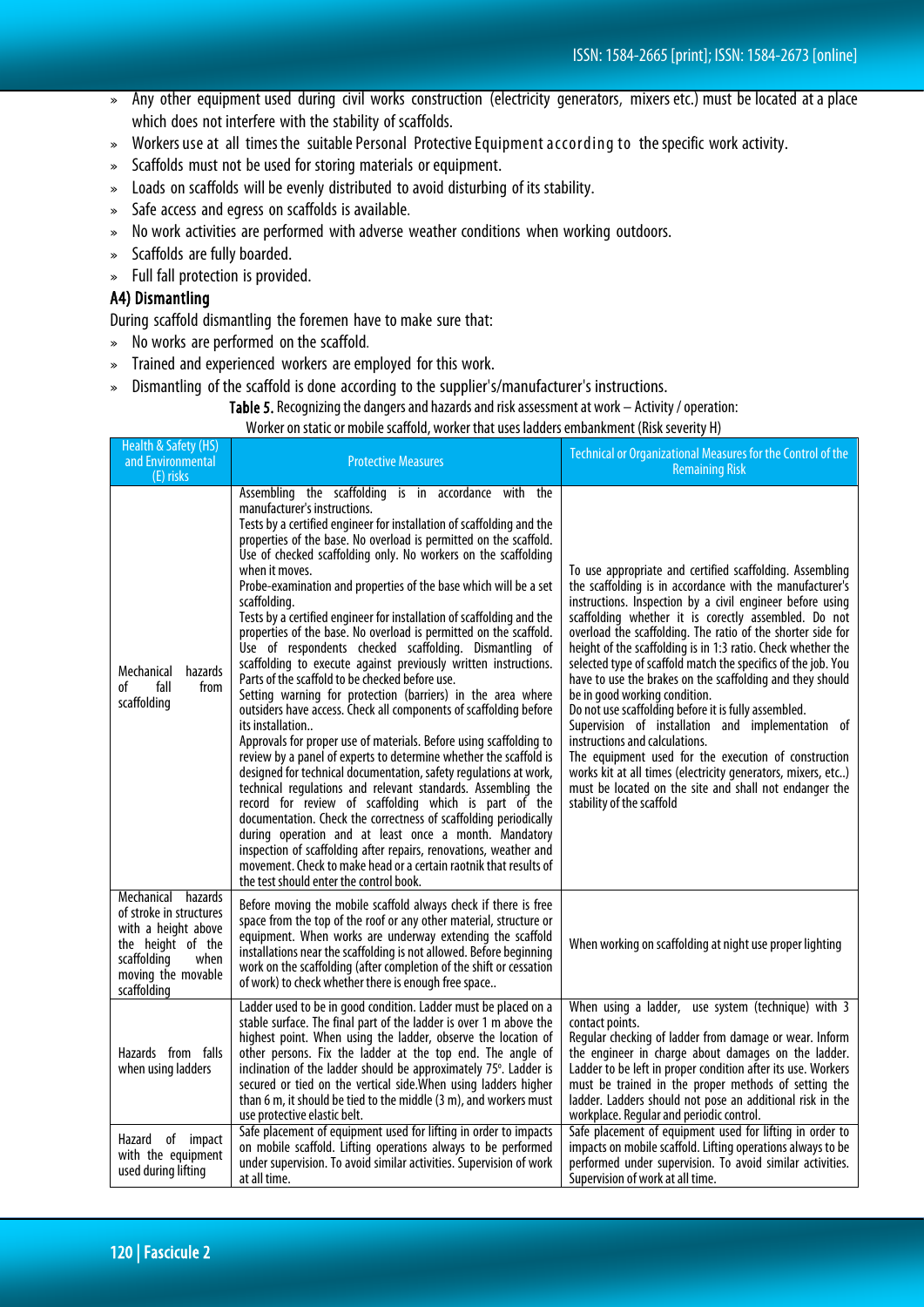#### Table 5(continuing). Recognizing the dangers and hazards and risk assessment at work – Activity / operation: Worker on static or mobile scaffold, worker that uses ladders embankment (Risk severity H)

| Health & Safety (HS)<br>and Environmental<br>(E) risks                                                   | <b>Protective Measures</b>                                                                                                                                                                                                                                                                                                                                                                                                                                                                                                                                                                                                                                                                                                                                                                                                                                                                                                                                                                                                                                                                     | <b>Technical or Organizational Measures for the Control of the</b><br><b>Remaining Risk</b>                                                                                                                                                                                                                                                                                                                                                                                                                                                                                                                                                                                                                                                                                                                                                     |
|----------------------------------------------------------------------------------------------------------|------------------------------------------------------------------------------------------------------------------------------------------------------------------------------------------------------------------------------------------------------------------------------------------------------------------------------------------------------------------------------------------------------------------------------------------------------------------------------------------------------------------------------------------------------------------------------------------------------------------------------------------------------------------------------------------------------------------------------------------------------------------------------------------------------------------------------------------------------------------------------------------------------------------------------------------------------------------------------------------------------------------------------------------------------------------------------------------------|-------------------------------------------------------------------------------------------------------------------------------------------------------------------------------------------------------------------------------------------------------------------------------------------------------------------------------------------------------------------------------------------------------------------------------------------------------------------------------------------------------------------------------------------------------------------------------------------------------------------------------------------------------------------------------------------------------------------------------------------------------------------------------------------------------------------------------------------------|
| Mechanical<br>hazards<br>of breaking down the<br>scaffolding<br>(gear)<br>fails                          | To use appropriate and certified scaffolding. Assembling the<br>scaffolding is in accordance with the manufacturer's<br>instructions. Inspection by a civil engineer before using<br>scaffolding whether it is correctly assembled. Do not<br>overload the scaffolding. The ratio of the shorter side for<br>height of the scaffolding is in 1:3 ratio. Lighting to be in<br>compliance with applicable standards. Check whether the<br>selected type of scaffold match the specifics of the job.<br>Scaffolding can not be used until it is checked by an<br>authorized person.                                                                                                                                                                                                                                                                                                                                                                                                                                                                                                               | To use appropriate and certified scaffolding. Assembling the<br>scaffolding is in accordance with the manufacturer's<br>instructions. Inspection by a civil engineer before using<br>scaffolding, whether it is properly assembled. Do not overload<br>the scaffolding done. The ratio of the shorter side for height of<br>scaffolding is 1:3. Check whether the selected type of scaffold<br>match the specifics of the job. The distance between the<br>elements of the scaffolding should be used only with funds<br>provided technical documentation and scaffolding conjunction<br>with typical elements are made in accordance with the<br>manufacturer's instructions. Binding of individual elements of<br>scaffolding in general constructive is done in a way to reduce<br>the payload or payload elements of scaffolding as a whole |
| Mechanical hazards<br>due to fall of items<br>and materials from<br>scaffolding                          | Assembling the scaffolding is in accordance with the<br>manufacturer's instructions.<br>Using experienced installers of scaffolding. Continuous<br>supervision. Providing safe transport of material at level. The<br>area around scaffolding at a radius of 2 m to be fine. Monitor<br>weather conditions-wind speed. Editing can be performed<br>stage-by-stage. Use proper equipment for lifting. Workers<br>who mounted the scaffold are trained and experienced in the<br>use and personal protective equipment at work.<br>Use of protective platforms and platforms for complete<br>protection. Hand tools and other fine material is always<br>stored in a box. Setting the fence (with warning tape) at a<br>distance of 3 m around the scaffold platform. Scaffolding<br>must not be used to store materials or equipment.<br>Mandatory use of the funds for personal protection.<br>Employees who work on scaffolding required to wear a<br>helmet and protective shoes. As protection from falling<br>material to use network, built protection, range, protective<br>side panels. | As protection from falling material network, built protection,<br>range, side protective boards etc., with width of at least 150<br>mm should be used. Use of protective scaffolding platform to<br>accept or network level so that the receiving platform bearing<br>scaffolding not less than 3 m from the edge through which<br>employees can fall. Protective scaffold with overhang to protect<br>workers from items can fall from the height should be at least<br>the height of 2.5 m above the ground at which workers move.<br>Protective scaffolding with overhang should be so dimensioned<br>and designed so that they can maintain and heaviest object as<br>well as to prevent its rejection and breaking up the surrounding<br>area. The width of the receiving platform or protective<br>overhang must not be less than 1,5 m.  |
| Hazards that occur<br>due to the workplace<br>characteristics - risk<br>of worker falling from<br>height | Assembling the scaffolding is in accordance with the<br>manufacturer's instructions.<br>Using experienced installers of scaffolding. Continuous<br>supervision. Providing safe transport of material at level.<br>Monitor weather conditions-wind speed. Editing can be<br>performed stage-by-stage. Use proper equipment for lifting.<br>Workers who mounted the scaffold are trained and<br>experienced in the use and personal protective equipment at<br>work.<br>Use of protective platforms and platforms for complete<br>protection. Mandatory use of personal protective<br>equipment.<br>Employees who work on scaffolding required to wear a<br>helmet and protective shoes. As protection from falling<br>material to use network, built protection, range, protective<br>side panels.<br>Inspection by a civil engineer before using scaffolding<br>whether it is correctly assembled.<br>Use of access ladder in the phase of construction of scaffold.<br>Secure safe access and egress to scaffold                                                                              | It is prohibited to step down, hang or tilt over the platform of<br>scaffolding. To use fixed ladders for approach and exit of<br>scaffolding. Do not move the scaffolding when it is has workers<br>on it. It is prohibited to use rafters for heights over 6 m.<br>Workers at all times are required to wear appropriate personal<br>protective equipment (especially safety protective belt, helmet<br>and safety shoes) in accordance with specific conditions.<br>It is prohibited to use docks on excavation places (trenches)<br>where workers can fall from a height greater than 4.5 m. All<br>handles over 3.6 m height must be fixed to the building or to<br>provide stability otherwise. All platforms to have width of at<br>least 450 mm                                                                                         |

## B. LADDERS

AKTOR SA foremen are responsible for ensuring that:

- » Ladders are of the appropriate type and in good condition. In any other case the ladders must be fixed (if repairable) or destroyed removed from site.
- » Ladders are put up on stable and even ground or surfaces. Use always the kerb stones.
- » They are put up away from openings or excavations and in a way that they do not obstruct other activities in the same space and there is no hazard of impact or destabilization.
- » The supporting angle of the ladders with the ground must be approximately 75 degrees.
- » Ladders are secured or tied by the vertical sides and not by the ladders' steps.